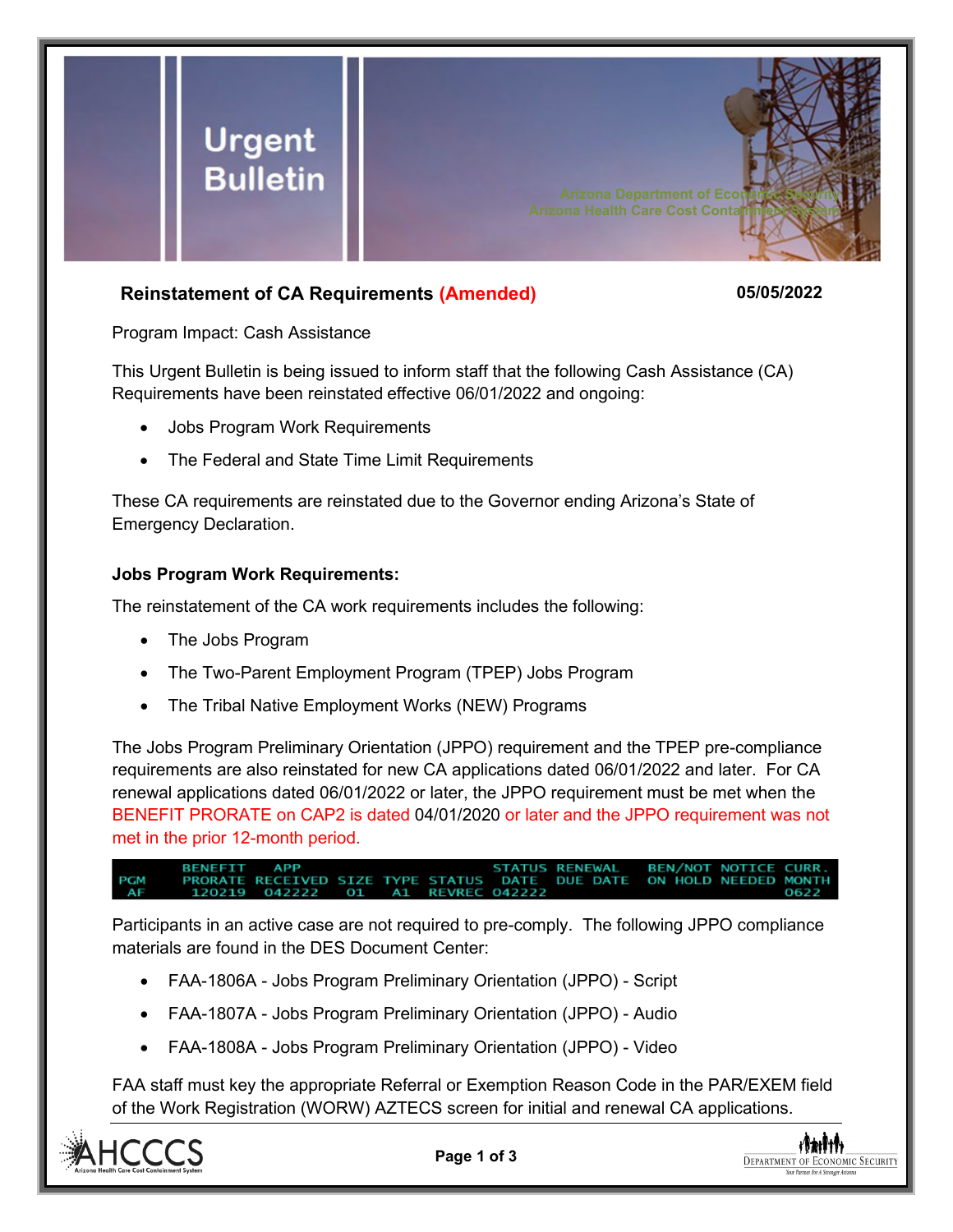

Refer participants to the Assistance Programs: What You Need to Know (FAA-0001C) booklet available in the DES Document Center for detailed information about the Jobs Program.

All active CA households that have at least one participant without a work requirement exemption will receive the Work Requirements Reinstated (X052) notice regarding the reinstatement. The X052 notice informs the budgetary unit of the following:

- Arizona's State of Emergency Declaration has ended
- When the budgetary unit does not meet one of the work requirement exemptions, they are required to cooperate with the Jobs Program
- The Jobs Program may contact the budgetary unit
- When contacted, the budgetary unit must comply with the Jobs Program
- Potential Sanctions for non-compliance

TPEP CA households will receive the Change To TPEP Payments (A018) notice. This notice informs participants of the following:

- Starting the benefit month of 06/2022 and ongoing, the TPEP payments will be issued on a semi-monthly basis on the 1st and 15th of each month
- The Jobs Program may contact the budgetary unit and when contacted, they must comply
- When budgetary units fail to comply without a good cause, their benefits will be withheld until they comply

## **Federal and State Time Limits:**

Effective for the benefit month 06/2022 and ongoing, the Lifetime Benefit Limit (LIBL) and the State Benefit Limit (STBL) counters have been reinstated for all CA households. LIBL refers to the 60-month Federal Time Limit and STBL refers to the 12-month State Time Limit on receiving CA benefits.

FAA Systems will complete the following:

- Identify active CA cases who were given the Covid Extension (CE) reason due to not having an existing valid LIBL/STBL extension reason effective 03/31/2020
- Remove the CE code and send notices to households affected by this change